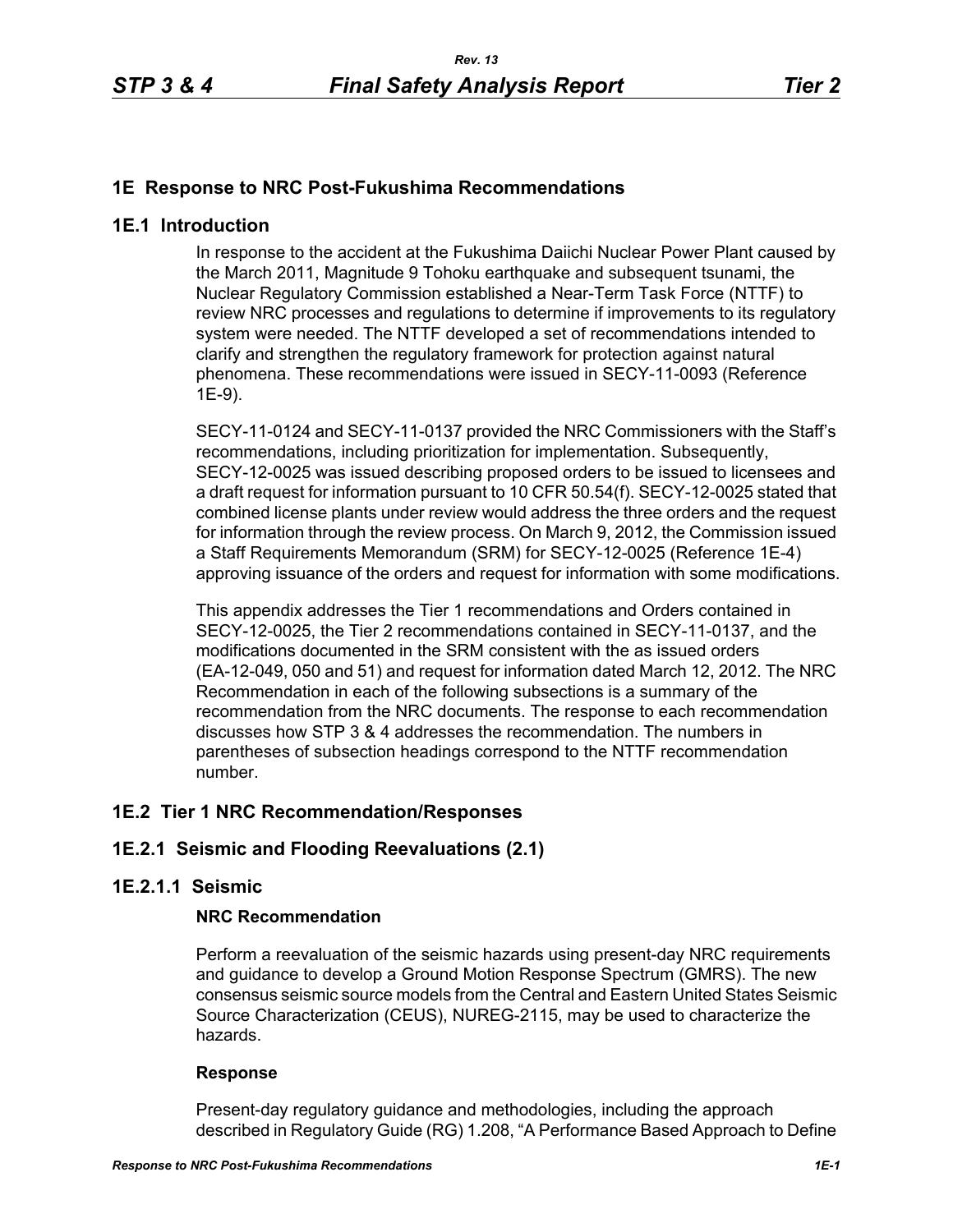the Site-Specific Earthquake Ground Motion," were used to evaluate seismic hazards for the STP 3 & 4 site as discussed in Chapters 2 and 3. The evaluation conducted in conformance with RG 1.208 is discussed in Subsection 2.5S.2.6.

STP 3 & 4 reviewed the updated information provided in the CEUS and confirmed that it does not identify any new hazards that are not adequately considered in Chapters 2 and 3, and is not materially different than the GMRS discussed in 2.5S.2.6. Additionally, it was verified that both the existing STP 3 & 4 FSAR results and the estimated CEUS SSC results for the STP sites are enveloped by the STP 3 & 4 SSE design spectrum.

### **1E.2.1.2 Flooding**

#### **NRC Recommendation**

Perform a reevaluation of all appropriate external flooding sources, including the effects from local intense precipitation on the site, probable maximum flood (PMF) on streams and rivers, storm surges, seiches, tsunami, and dam failures. It is requested that the reevaluation apply present-day regulatory guidance and methodologies being used for ESP and COL reviews including current techniques, software, and methods used in present-day standard engineering practice to develop the flood hazard.

The recommendation also noted that flooding risks are of concern because the safety consequences of a flooding event may increase sharply with a small increase in flooding level.

#### **Response**

Present-day regulatory guidance and methodologies were used to evaluate flooding hazards relative to the STP 3 & 4 site as discussed in Section 2.4S. Scenarios evaluated include:

- Dam Break Analysis (FSAR 2.4S.4)
- Main Cooling Reservoir (MCR) Embankment Breach Analysis (FSAR 2.4S.4.2.2)
- Probable Maximum Flood on Streams and Rivers (FSAR 2.4S.3)
- **Local Probable Maximum Precipitation (FSAR 2.4S.2.3)**
- **Probable Maximum Surge and Seiche (FSAR 2.4S.5)**
- **Probable Maximum Tsunami (FSAR 2.4S.6)**
- Ice Induced Flooding (FSAR 2.4S.7)
- Channel Diversions (FSAR 2.4S.9)
- **Low Water Considerations (FSAR 2.4S.11)**

 $\blacksquare$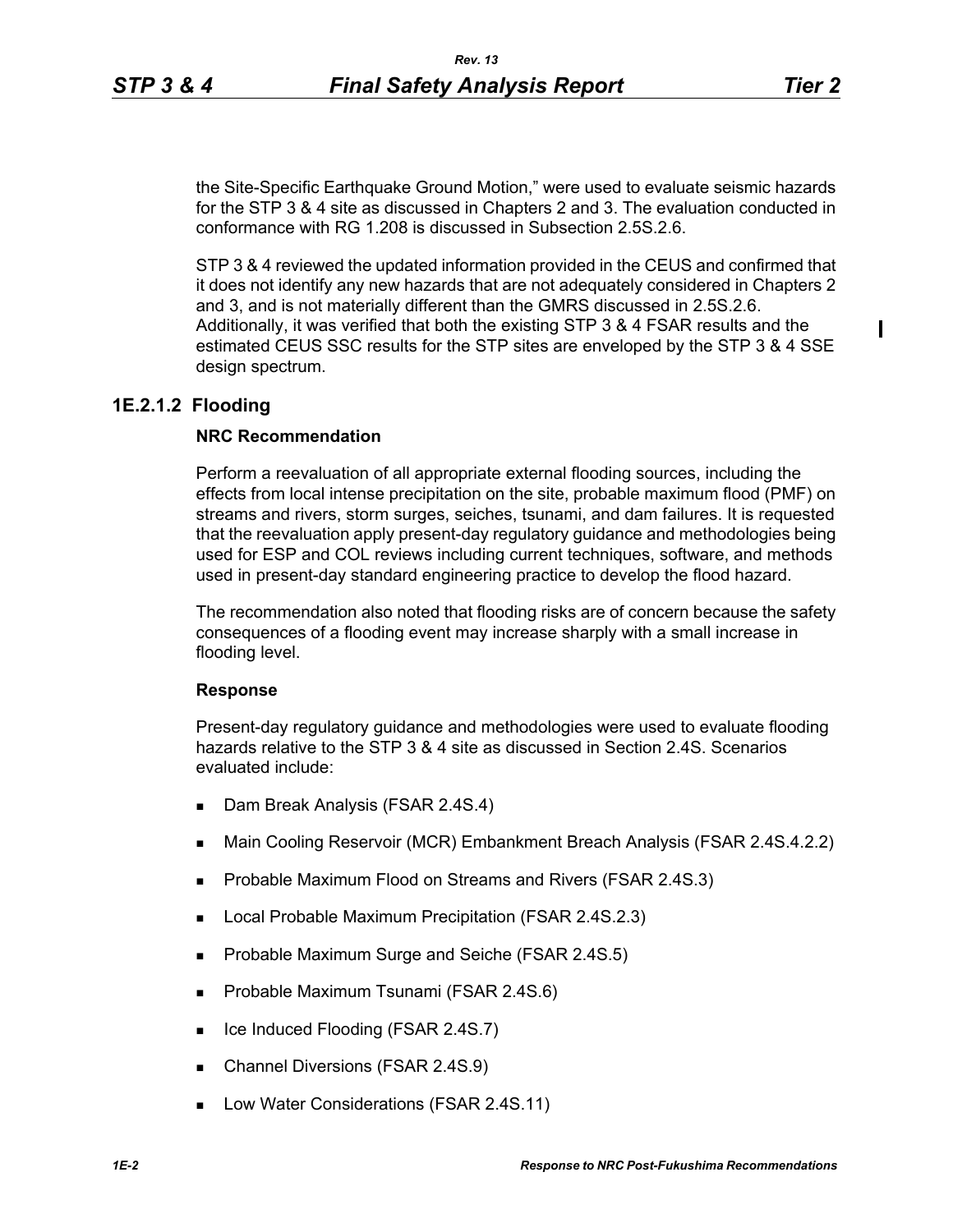Conservatisms in the STP 3 & 4 analyses of possible flooding resulting from these events and the plant design minimize the likelihood of even a small increase in flooding level. The postulated MCR embankment breach has been determined to be the design basis flood (DBF) for STP 3 & 4. Very conservative assumptions regarding both the maximum breach size and the speed at which the breech occurs make it highly improbable that the predicted flood level could be exceeded during an actual MCR breach. MCR embankment breach analysis is described in FSAR Subsection 2.4S.4.2.2.

Although the above discussion demonstrates the improbability of a flood exceeding the design basis flood levels, STP 3 & 4 also performed an analysis to determine at what flood level (Cliff Edge) the ability to cool the core would be lost. Although unachievable in any realistic scenario, this level demonstrates the margin beyond design that is built into STP 3 & 4. The flood level that the EDGs would be lost, and therefore, the ability to cool the core would be lost, was determined to be 51 feet.

# **1E.2.2 Seismic and Flooding Walkdowns (2.3)**

## **NRC Recommendations**

Perform seismic walkdowns in order to identify and address plant specific degraded, nonconforming, or unanalyzed conditions and verify the adequacy of strategies, monitoring, and maintenance programs such that the nuclear power plant can respond to external events. The walkdown will verify current plant configuration with the current licensing basis, verify the adequacy of current strategies, maintenance plans, and identify degraded, non-conforming, or unanalyzed conditions. The walkdown procedure should be developed and submitted to the NRC. The procedure may incorporate current plant procedures, if appropriate. Prior to the walkdown, licensees should develop acceptance criteria, collect appropriate data, and assemble a team with relevant technical skills.

The NRC also requests that each addressee confirm that they will use the industry developed, NRC endorsed, flood walkdown procedures or provide a description of plant specific walkdown procedures.

## **Response**

This recommendation is not applicable since the STP 3 & 4 units have not yet been built. However, seismic and flooding plant walkdowns will be conducted after construction as documented in COL Information Item 19.9.5.

# **1E.2.3 Station Blackout (SBO) Rulemaking (4.1)**

## **NRC Recommendation**

Strengthen the station blackout (SBO) mitigation capability at all operating and new reactors for design-basis and beyond-design-basis events. This includes (1) a minimum coping time of 8 hours for loss of all AC, (2) establishing the equipment, procedures, and training necessary to implement an extended coping time of 72 hours for core and spent fuel cooling and for reactor coolant system and primary containment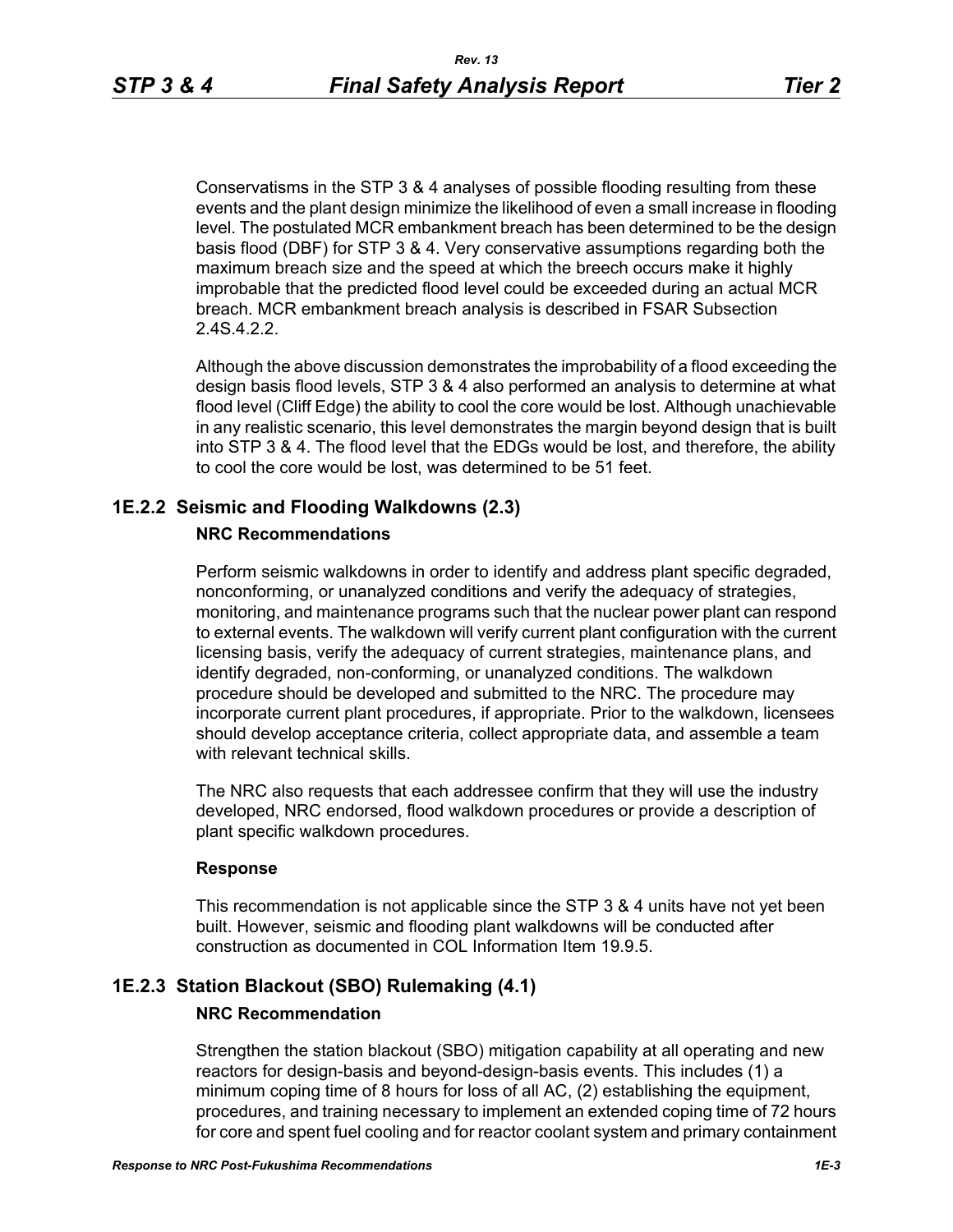integrity, and (3) pre-planning and pre-staging offsite resources to support uninterrupted core and spent fuel cooling, and RCS and primary containment integrity under conditions involving significant degradation of offsite transportation infrastructure associated with a significant natural disaster. This recommendation will

be implemented by rulemaking. SECY-12-0025 adds the requirement that the loss of the Ultimate Heat Sink (UHS)

should be evaluated as part of the SBO evaluation.

### **Response**

(1) The STP 3 & 4 design can withstand an SBO for an indefinite period of time using an alternate AC power source, the Combustion Turbine Generator (CTG), as described in DCD and FSAR Appendix 1C (Table 1C-3). Additionally, the STP 3 & 4 design can withstand a sustained loss of all AC power, including the loss of both CTGs, for 72 hours while maintaining core cooling, as described in DCD Subsection 19E.2.2.3.

The STP 3 & 4 design has a number of features that mitigate an SBO and extended loss of all AC power:

- **The primary mitigation for an extended SBO is provided by a CTG, which is** independent from the Emergency Diesel Generators (EDGs) and can be connected to the 4.16 KV Class 1E buses. This CTG has black start capability and can be available for use within 10 minutes. There is one CTG per unit, they can be crosstied, and one CTG can supply the safety loads for both units. The CTGs are housed in International Building Code structures which are protected from the design basis flood and adverse weather conditions. (DCD Tier 1 Subsection 2.12.11 and DCD and FSAR Tier 2 Appendix 1C).
- The batteries have a capacity of 8 hours (DCD Subsection 8.3.2.1.3.1). This capacity can be extended well beyond 8 hours if load shedding is performed.
- The Reactor Core Isolation Cooling system can provide core cooling for at least 8 hours during SBO conditions without reliance on AC power (DCD Appendix 19E.2.1.2.2).
- The Alternating Current-Independent Water Addition (ACIWA) system is a seismically qualified system with an external permanent diesel-driven pump and water supply capable of providing water to the Residual Heat Removal (RHR) system for core and containment cooling without reliance on AC power. Operation of the ACIWA system is described in DCD Subsection 5.4.7.1.1.10.
- Seismically-qualified external connections on opposite sides of the Reactor Building can be used to provide makeup water and sprays to the Spent Fuel Pool (SFP) with the use of staged portable diesel driven water supply pumps as described in Part 11 (Mitigative Strategies Report) Sections 6.1 and 6.2.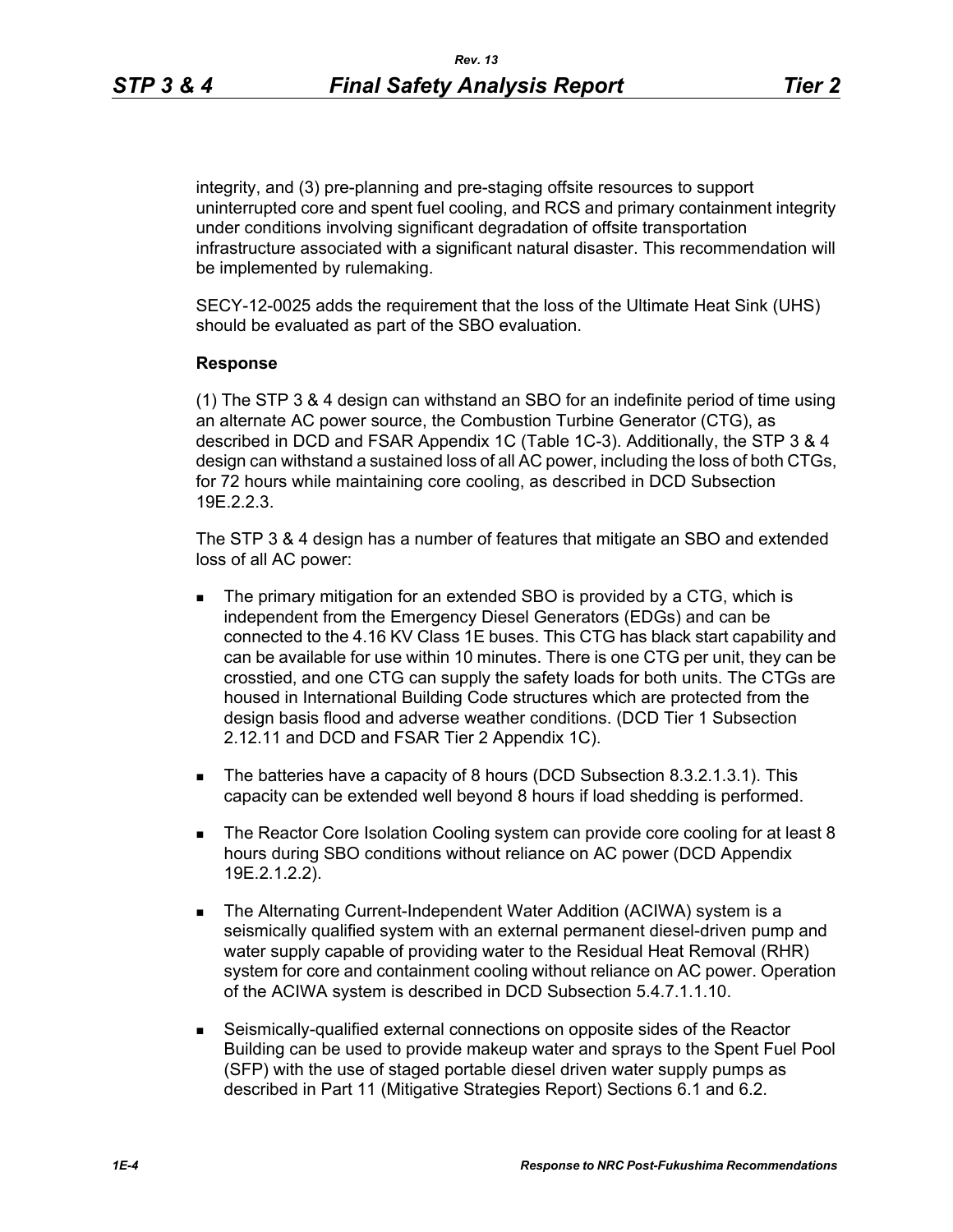(2) STP 3 & 4 has the installed equipment (e.g., ACIWA system) to implement an extended coping time in excess of 72 hours without reliance on AC power for core and spent fuel cooling and for reactor coolant system and primary containment integrity as documented in Subsection 19E.2.2.3. The 72 hours of core cooling can be provided without reliance on the UHS. Relevant procedures and training will be developed per the Operational Program Development Plan described in FSAR Section 13.4S and DCD and FSAR Section 13.5.

(3) Pre-planning and pre-staging resources to support uninterrupted core and spent fuel pool cooling, and RCS and primary containment integrity under conditions involving significant degradation of the onsite facilities associated with large fires and explosions are documented in Part 11. Additionally, as discussed in the next section, STP will arrange for sufficient offsite resources to sustain core, containment, and spent fuel pool cooling indefinitely. These plans and resources will provide this capability under circumstances involving significant degradation of offsite transportation infrastructure associated with a significant natural disaster.

Detailed procedures and training associated with strengthening SBO mitigation capabilities in accordance with the SBO Rule will be developed during implementation of operational programs as described in FSAR Section 13.5.

# **1E.2.4 Mitigating Strategies for Beyond Design Basis Events (4.2) NRC Recommendation**

NRC issued Order EA-12-049 (Reference 1E-5) to power reactor licensees and holders of construction permits requiring a three-phase approach for mitigating beyond-design-basis external events. The initial phase requires the use of installed equipment and resources to maintain or restore core cooling, containment and spent fuel pool (SFP) cooling capabilities. The transition phase requires providing sufficient, portable, onsite equipment and consumables to maintain or restore these functions until they can be accomplished with resources brought from offsite. The final phase requires obtaining sufficient offsite resources to sustain those functions indefinitely.

#### **Response**

STP 3 & 4 incorporates three staged AC independent portable pumping systems:

- Two pumps (a fire truck and a trailer mounted portable pump) shared between STP 3 & 4 provide core, SFP, and containment cooling water to the RHR system via the ACIWA system. Operation of the ACIWA system is discussed in DCD Subsection 5.4.7.1.1.10.
	- The fire truck is stored in the Turbine Building Truck Bay and is protected from site hazards with the exception of floods.
	- The trailer mounted portable diesel-driven pump is stored in a Seismic Category I structure as required for protection from severe weather events (FSAR Subsection 19.4.6). In addition, one of the two diesel driven pumps to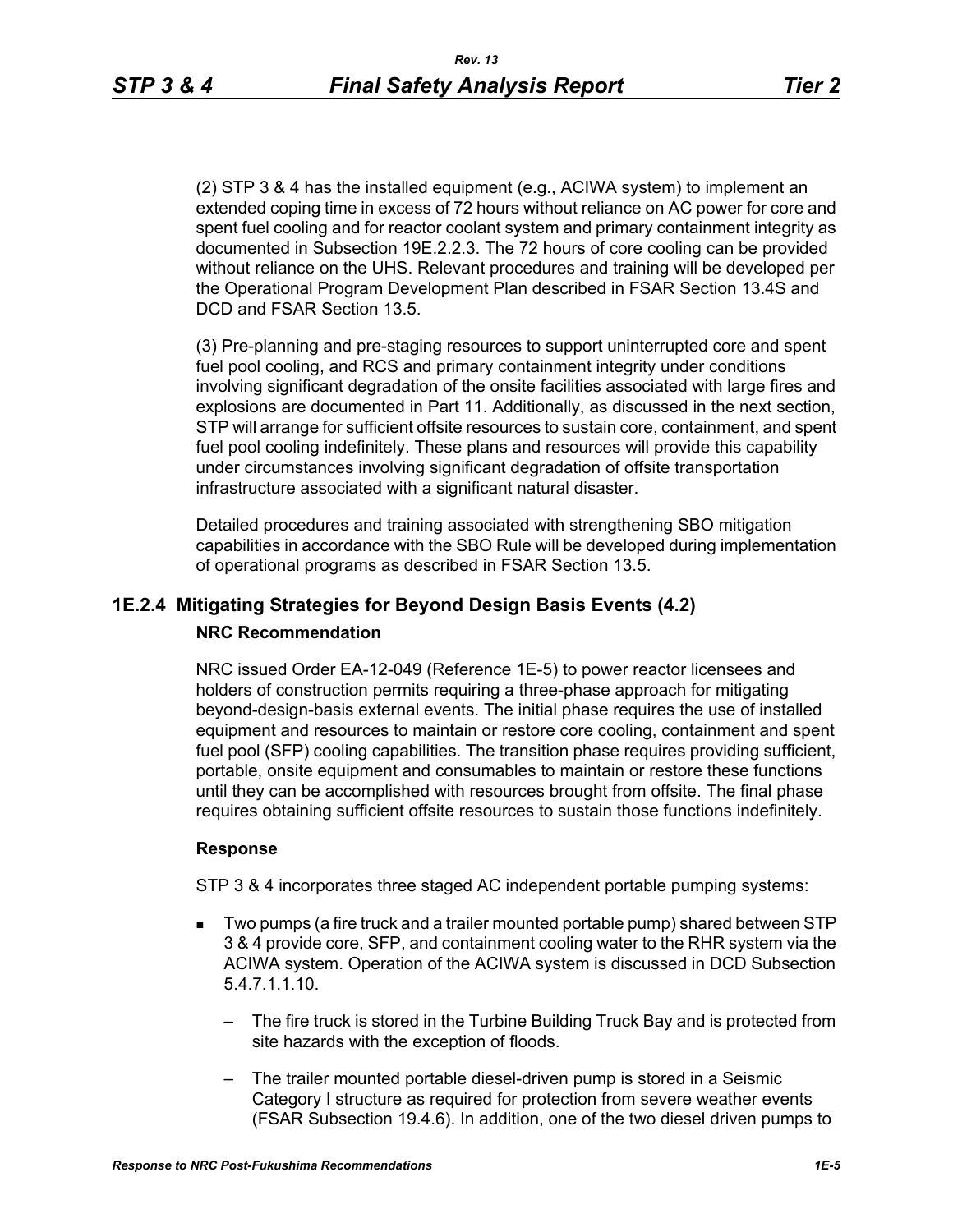be procured in accordance with FLEX guidance will be stored in a Seismic Category I structure. These pumps will be included in the DRAP.

- $\blacksquare$  One trailer mounted pump shared between STP 1, 2, 3, & 4 provides water in the event of the loss of large areas of the plant (Part 11, Subsection 5.1.2).
	- This trailer mounted pump is protected primarily by distance.
- $\blacksquare$  In addition to the above pumps, two additional portable high capacity pumps will be procured as described in the paragraph below. This will result in one high capacity portable trailer mounted diesel driven pump stored in a Seismic Category I structure in each unit, two fire trucks stored in a turbine building, and one trailer mounted diesel driven pump shared between the four units.

Additional equipment to be procured to provide defense in depth mitigation capability includes:

- Two diesel driven high capacity pumps (one/unit) one of which will be required to be kept in a Seismic Category I structure
- Six portable diesel generators (three/unit)
- Four portable DC power supplies (two/unit)
- Eight handheld satellite phones (four/unit)
- **Various hoses, fittings, cables, and jumpers necessary to connect the above** equipment

The STP 3 & 4 approach for mitigating a Beyond Design Basis External Event (BDBEE) is described in Reference 1E-14, STP 3&4 ABWR FLEX Integrated Plan. This plan is patterned after the industry FLEX program (Reference 1E-3). This industry program was endorsed by the NRC (with comments) in Reference 1E-13.

The STP 3 & 4 FLEX Integrated Plan provides guidance and strategies to restore core cooling, containment cooling, and spent fuel cooling following a BDBEE involving one or both STP 3 & 4 units. The strategies are capable of mitigating a simultaneous loss of all alternating current (ac) power (including both CTGs) and loss of normal access to the ultimate heat sink, and are capable of being implemented in all operating modes. The equipment required to mitigate the BDBEE will be adequately protected from external events.

The guidance utilizes a two-phase approach.

 Phase 1 uses installed equipment and resources to maintain or restore core, containment, and spent fuel pool (SFP) cooling capabilities. Phase 1 will be 36 hours in length. Since the FLEX equipment can be delivered from the offsite Regional Response Center to the site within 32 hours, there is no need for a Phase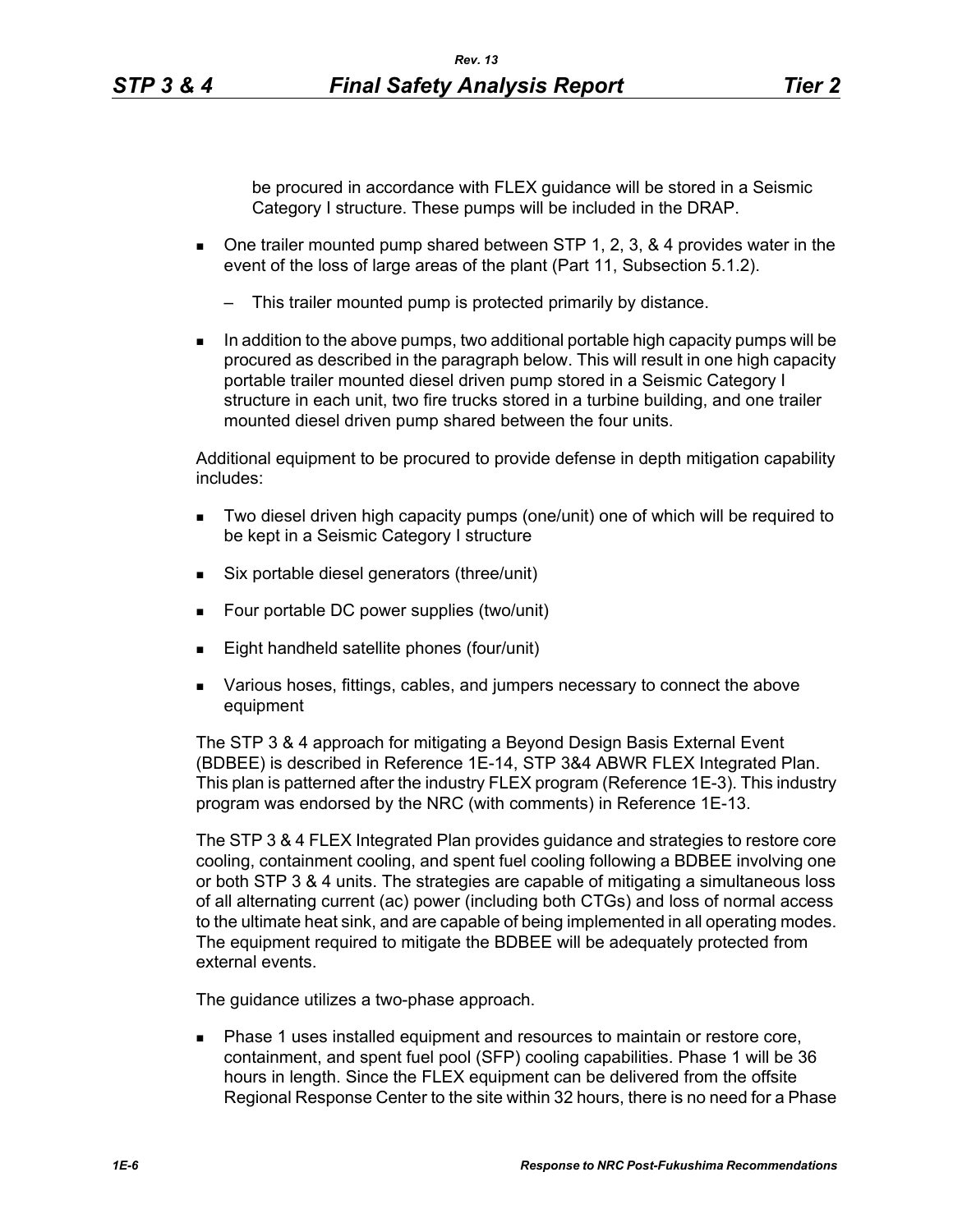2 using onsite portable equipment and there is a direct transition from Phase 1 to Phase 3 at 36 hours.

The final phase 3 will obtain sufficient offsite resources to sustain the core cooling, containment cooling, and spent fuel cooling functions indefinitely.

As described in the introduction to the STP 3&4 FLEX Integrated Plan, the plan does not take credit for the Combustion Turbine Generators (CTGs) that are part of the STP 3&4 design, even though it is believed that one, if not both, would survive a BDBEE and would clearly be the initial approach in responding to such an event. The FLEX Plan as described in Reference 1E-14 credits the installed Reactor Core Isolation Cooling (RCIC), AC Independent Water Addition (ACIWA), and the Containment Overpressure Protection (COPS) systems to provide core, containment, and spent fuel cooling during Phase 1 and Phase 3 in accordance with the NRC Order.

To support the implementation of the FLEX Plan, the following system design requirements will be incorporated into the STP Units 3&4 final design:

- RCIC piping expansion calculations will be performed at 250°F.
- The CTGs will be protected from design basis hurricane and tornado missiles.
- Battery jumper connections will be installed and normally disconnected cabling will be installed as necessary to allow the four divisions of the Class 1E 125 VDC battery systems to be connected to the Division 1 battery bus to provide extended 125 VDC power.
- The Condensate Storage Tank (CST) for each unit will be constructed to withstand the site-specific Safe Shutdown Earthquake (SSE) of 0.13g, missile, flood, high wind and other site specific severe weather hazards.
- The ACIWA System (including the fuel supply tank) will be protected against site flood and severe weather events. The ACIWA diesel fuel storage tank will have sufficient storage capacity to support 36 hours of operation for both units.
- Both Fire Water Storage Tanks will be constructed to withstand the site-specific SSE of 0.13g, missile, flood, high wind, and other site specific severe weather events.
- **Permanent piping to allow the ACIWA System to take suction from the water** volume in the UHS Basins will be sub-surface piping installed during plant construction with the appropriate separation of safety related and non-safety related systems. This piping will be robust and consistent with the design requirements of the ACIWA system (Reference DCD Subsection 19I.4).
- One plant stack radiation monitor will be powered by Division 1E power
- Internal plant radio communications will be powered by the non-Class  $1E$  250 VDC battery located in the Control Building for at least 36 hours. The non-Class 1E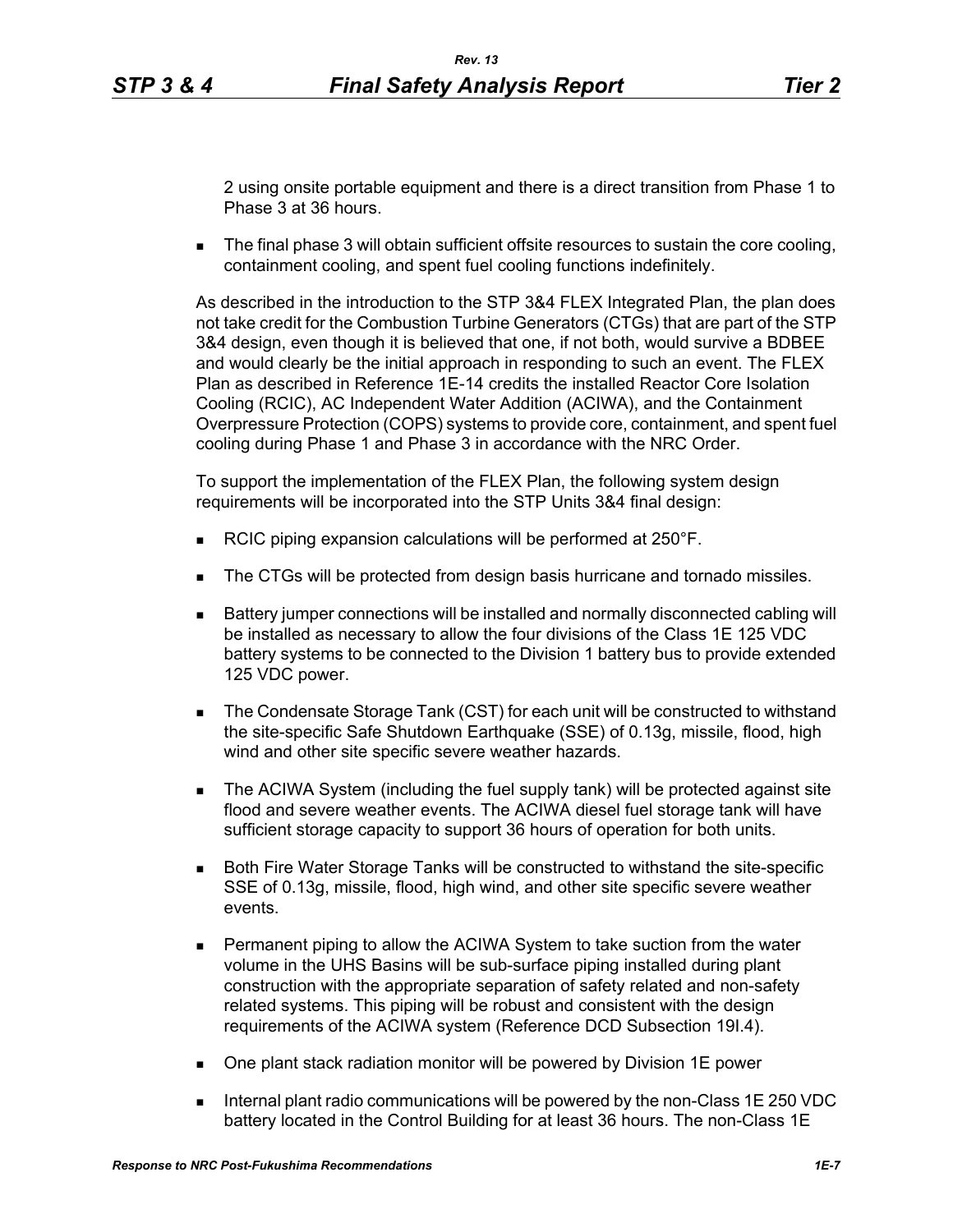battery will be constructed to withstand the site-specific Safe Shutdown Earthquake (SSE) of 0.13g, missile, flood, high wind and other site specific severe weather hazards.

 Permanent electrical connections will be installed to allow the Phase 3 FLEX 480V 1500 kW DGs to be connected outside the Reactor Building and provide power to ESF Load Centers. The input circuit breaker from the 4160/480 VAC transformer to the applicable 480VAC power centers will be opened to isolate the FLEX DGs from the rest of the safety related distribution system.

The detailed procedures and training to support the FLEX Program will be developed during implementation of Operational Programs as discussed in FSAR Section 13.4S in cooperation with STP Units 1 & 2 as a 4 unit site. Personnel will be trained to perform the job specific functions necessary for their assigned tasks. The Systematic Approach to Training will be used to determine the initial and continuing elements of required training as well as the population to be trained.

# **1E.2.5 Reliable Hardened Vents (5.1)**

# **NRC Recommendation**

NRC issued an Order to operating Boiling-Water Reactor (BWR) licensees with Mark I and Mark II containments requiring them to have a reliable hardened vent to remove decay heat and maintain control of containment pressure within acceptable limits following events that result in the loss of active containment heat removal capability or prolonged Station Blackout (SBO). The hardened vent system is required to be accessible and operable under a range of plant conditions, including a prolonged SBO and inadequate containment cooling.

## **Response**

This recommendation does not apply since STP 3 & 4 does not have a Mark I or Mark II containment.

However, each STP 3 & 4 unit does have a passive, reliable hardened vent as part of the Containment Overpressure Protection System (COPS). COPS is Seismic Category I and is qualified for accident pressures. The vent paths for the units are not shared. This design is described in DCD and FSAR Subsection 6.2.5.2.6 and its use in conjunction with long term cooling without AC power to prevent fuel damage is demonstrated in DCD Appendix 19E.2.2.

# **1E.2.6 Spent Fuel Pool (SFP) Instrumentation (7.1)**

# **NRC Recommendation**

NRC issued an order to power reactor licensees and holders of construction permits requiring them to have a reliable indication of the water level in associated spent fuel storage pools capable of supporting identification of the following pool water level conditions by trained personnel: (1) level that is adequate to support operation of the normal fuel pool cooling system, (2) level that is adequate to provide substantial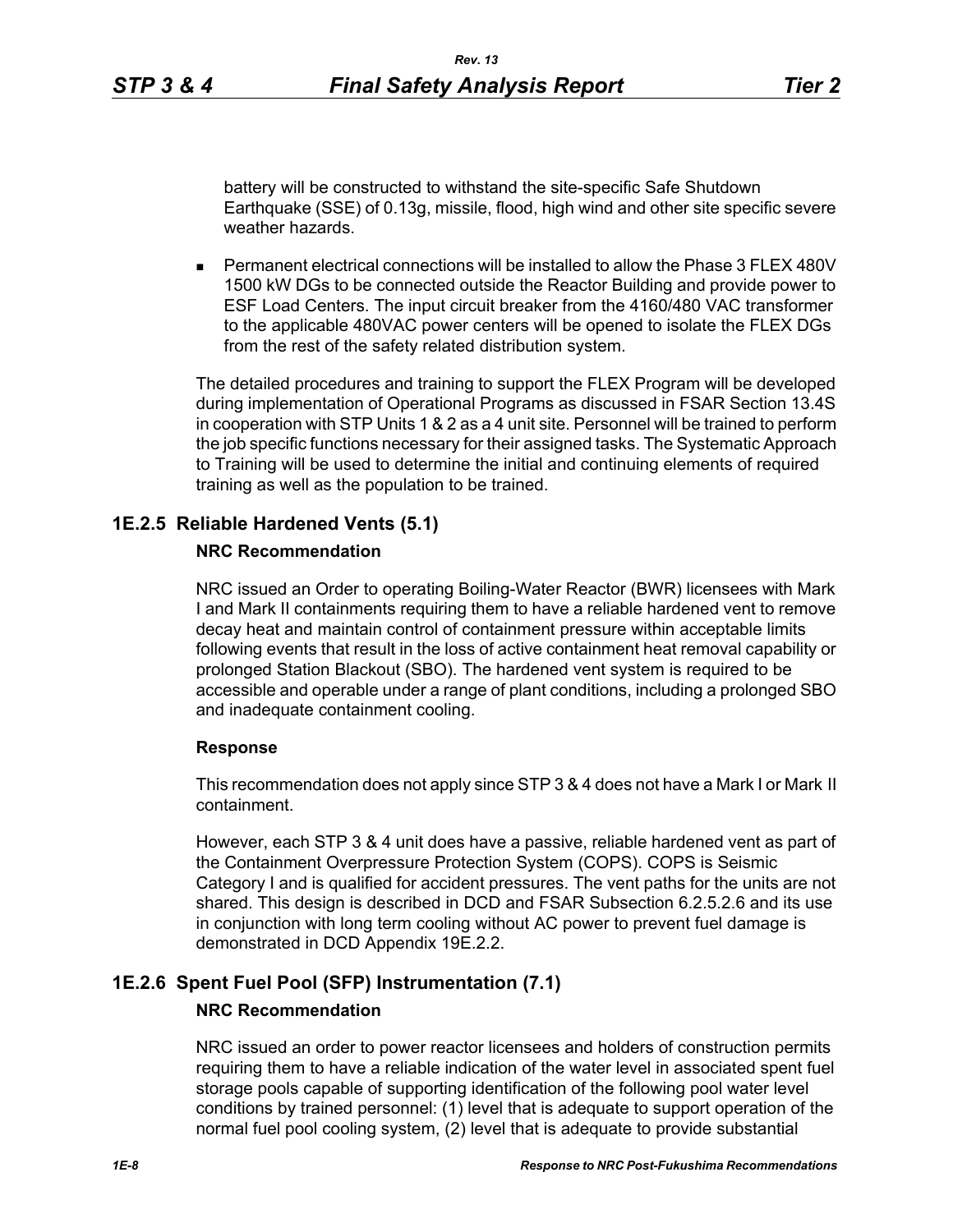radiation shielding for a person standing on the spent fuel pool operating deck, and (3) level where fuel remains covered and actions to implement make-up water addition should no longer be deferred.

### **Response**

The certified ABWR design includes reliable level and temperature monitors in the SFP that provide indication and annunciation via the process computer in the Main Control Room (MCR). Additionally, STP 3 & 4 SFP level indication independent of the process computer will be provided at the remote shutdown system panel or other appropriate and accessible location. The instruments will be powered by Class 1E batteries. Although not Post Accident Monitoring (PAM) instruments, the SFP level instrumentation channels will be designed and qualified to PAM Category 1 requirements (see DCD, Section 7.5).

STP 3 & 4 will also enhance the spent fuel pool instrumentation to ensure that it provides a reliable indication of the water level in the spent fuel storage pools capable of supporting identification of the following pool water level conditions by trained personnel: (1) level that is adequate to support operation of the normal fuel pool cooling system, (2) level that is adequate to provide substantial radiation shielding for a person standing on the spent fuel pool operating deck, and (3) level where fuel remains covered and actions to implement make-up water addition should no longer be deferred. These enhancements will be consistent with the guidance provided in NEI 12-02, Revision 1 (Reference 1E-11), and JLD-ISG-2012-03 (Reference 1E-12).

- 1. The spent fuel pool level instrumentation will include the following design features:
	- 1.1 Instruments: The instrumentation will consist of two permanent, fixed instrument channels with level indication from the top of the fuel racks to above the normal operating level of the spent fuel pool. Level instrumentation will include high and low water level alarms that annunciate in the Control Room and level indication independent of the process computer at the remote shutdown system panel or other appropriate and accessible location. The level channels will be functional in all plant operating modes.
	- 1.2 Arrangement: The spent fuel pool level instrument channels will be arranged in a manner that provides reasonable protection of the level indication function against missiles that may result from damage to the structure over the spent fuel pool. This protection will be provided by maintaining instrument channel separation within the spent fuel pool area, and will utilize inherent shielding from missiles provided by existing corners in the spent fuel pool structure. The channel separation guidance contained in NEI 12-02, Revision 1 Section 3.2 will be considered in determining sensor locations.
	- 1.3 Mounting: Installed instrument channel equipment within the spent fuel pool will be mounted to retain its design configuration during and following the maximum seismic ground motion considered in the design of the spent fuel pool structure. The seismic design of the mounting will be consistent with the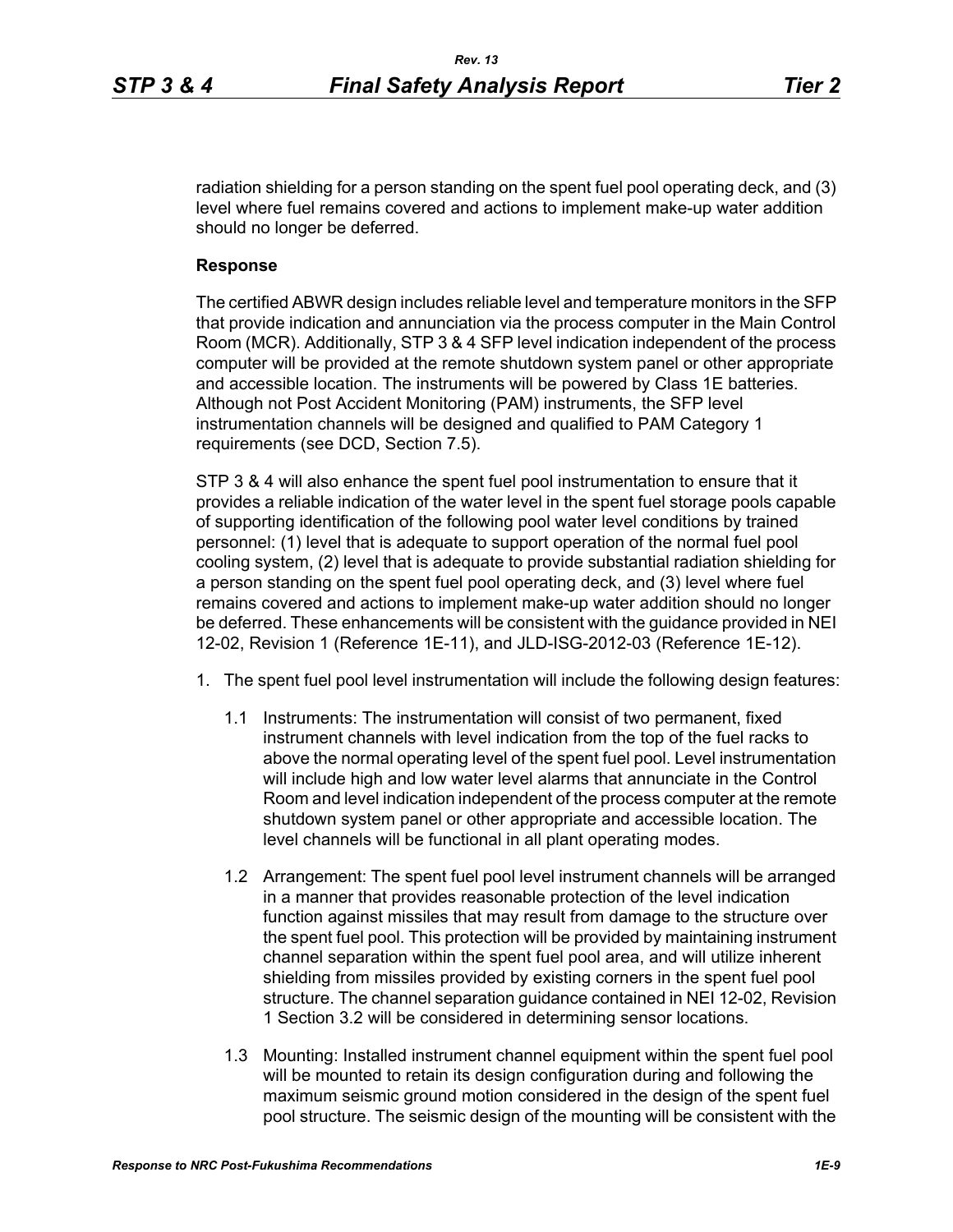instrument locations.

SFP seismic design and will include an evaluation of other hardware stored in the SFP to ensure it will not create adverse interaction with the fixed

- 1.4 Qualification: The instrument channels will be reliable at temperature, humidity, and radiation levels consistent with normal operation, event, and post-event conditions. This reliability will be established through use of an augmented quality assurance process (e.g., a process similar to that applied to the site fire protection program). Verification that the instrument channel design and installation is adequate from shock and vibration and seismic perspectives will be demonstrated as discussed in NEI 12-02, Revision 1 and JLD-ISG-12-03. In addition, these instrument channels will be included in the Design Reliability Assurance Program (DRAP).
- 1.5 Independence: The instrument channels will be physically and electrically independent of each other.
- 1.6 Power supplies: The level instrumentation channels will be powered by separate Class 1E batteries. The STP 3 & 4 Class 1E batteries are capable of providing 125 VDC power for over 76 hours post-event utilizing deep load shedding and division cross-connection strategies.

FLEX equipment is expected to arrive on site approximately 32 hours after event initiation. At this time, 480 VAC FLEX diesel generators will be installed and used to power the battery chargers and other select ESF loads, thereby assuring battery functionality indefinitely.

In addition, the instrument channel design will provide for quick and accessible power connections from alternate sources independent of the plant AC and DC power distribution systems. This design will also allow for isolating the instrument channels from their normal power supplies. The independent alternate sources used for instrument channel power will have sufficient capacity to maintain the level indication function until offsite resource capability is reasonably assured. These power supplies will be stored in diverse robust structures.

- 1.7 Accuracy: The instrument channels will maintain their designed accuracy following a power interruption or change in power source without recalibration. Considerations in determining required instrument accuracy should include SFP conditions, e.g., saturated water or steam conditions. Instrument accuracy will also be sufficient to allow trained personnel to determine when the actual level reaches the specified lower level of each indicating range (Levels 1, 2 and 3) without conflicting or ambiguous indication.
- 1.8 Testing: The instrument channel design will provide for routine testing and calibration which can be accomplished in-situ.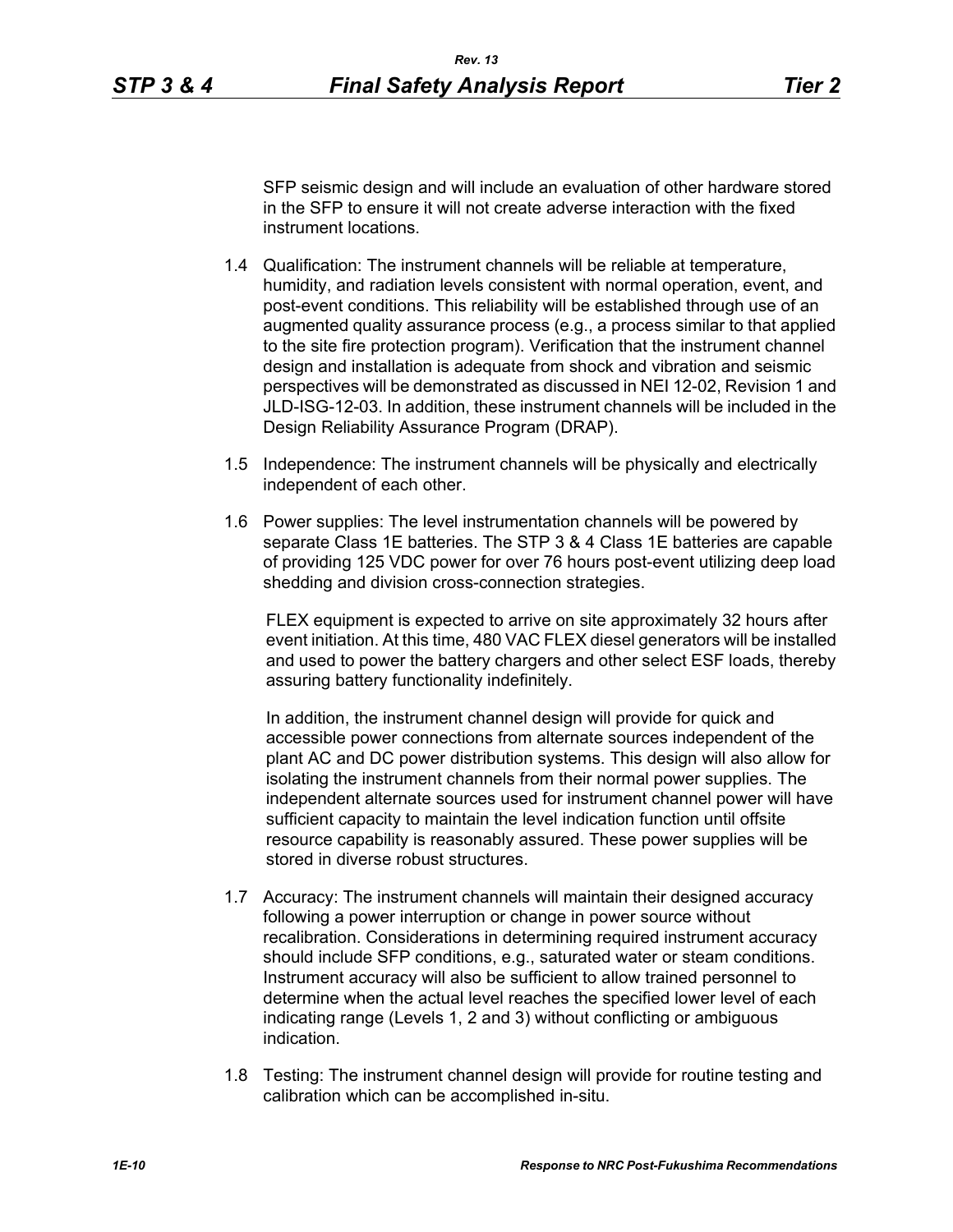- 1.9 Display: Trained personnel will be able to monitor the spent fuel pool water level from the control room and either in the vicinity of Remote Shutdown System room or other appropriate and accessible location. The display will provide on-demand or continuous indication of spent fuel pool water level.
- 2. The spent fuel pool instrumentation will be maintained available and reliable through appropriate development and implementation of the following programs:
	- 2.1 Training: Personnel will be trained to perform the job specific functions necessary for their assigned tasks (maintenance, calibration, surveillance, etc.) including the use and the provision of alternate power to the instrument channels. The Systematic Approach to Training will be used to determine the initial and continuing elements of required training as well as the population to be trained.
	- 2.2 Procedures: Procedures shall be established and maintained for the testing, calibration, and use of the spent fuel pool level instrument channels. These procedures will also address any known potential abnormal response issues associated with the instrumentation.
	- 2.3 Testing and Calibration: Processes will be established and maintained for scheduling and implementing necessary testing and calibration of the spent fuel pool level instrument channels to maintain the instrument channels at the design accuracy. Additionally, the out of service provisions contained in NEI 12-02, Revision 1, Section 4.3 will be implemented for the SFP level channels. The spent fuel pool level instrument channels will be included in the Design Reliability Assurance Program (DRAP).

# **1E.2.7 Emergency Procedures Rulemaking (8.0) NRC Recommendation**

Strengthen and integrate onsite emergency response capabilities such as emergency operating procedures (EOPs), severe accident management guidelines (SAMGs), and extensive damage mitigation guidelines (EDMGs). This includes modification of Technical Specifications to reference the approved EOP technical guidelines and providing more realistic, hands-on training on SAMGs and EDMGs.

## **Response**

STP 3 & 4 procedure development will integrate the EOPs, SAMGs, and EDMGs by using the following guidance:

- **Industry (BWROG) guidance as endorsed by applicable NRC regulatory guides** consistent with the Task Force recommendation (SECY-11-0124).
- Plant Specific Technical Guidelines (PSTGs), EOPs and SAMGs development activities using as inputs the standard ABWR guidelines (DCD and FSAR Sections 13.5 and 1A.2) and generic industry guidance per NEI 91-04, Revision 1, Severe Accident Issue Closure Guidelines, which includes the industry commitment to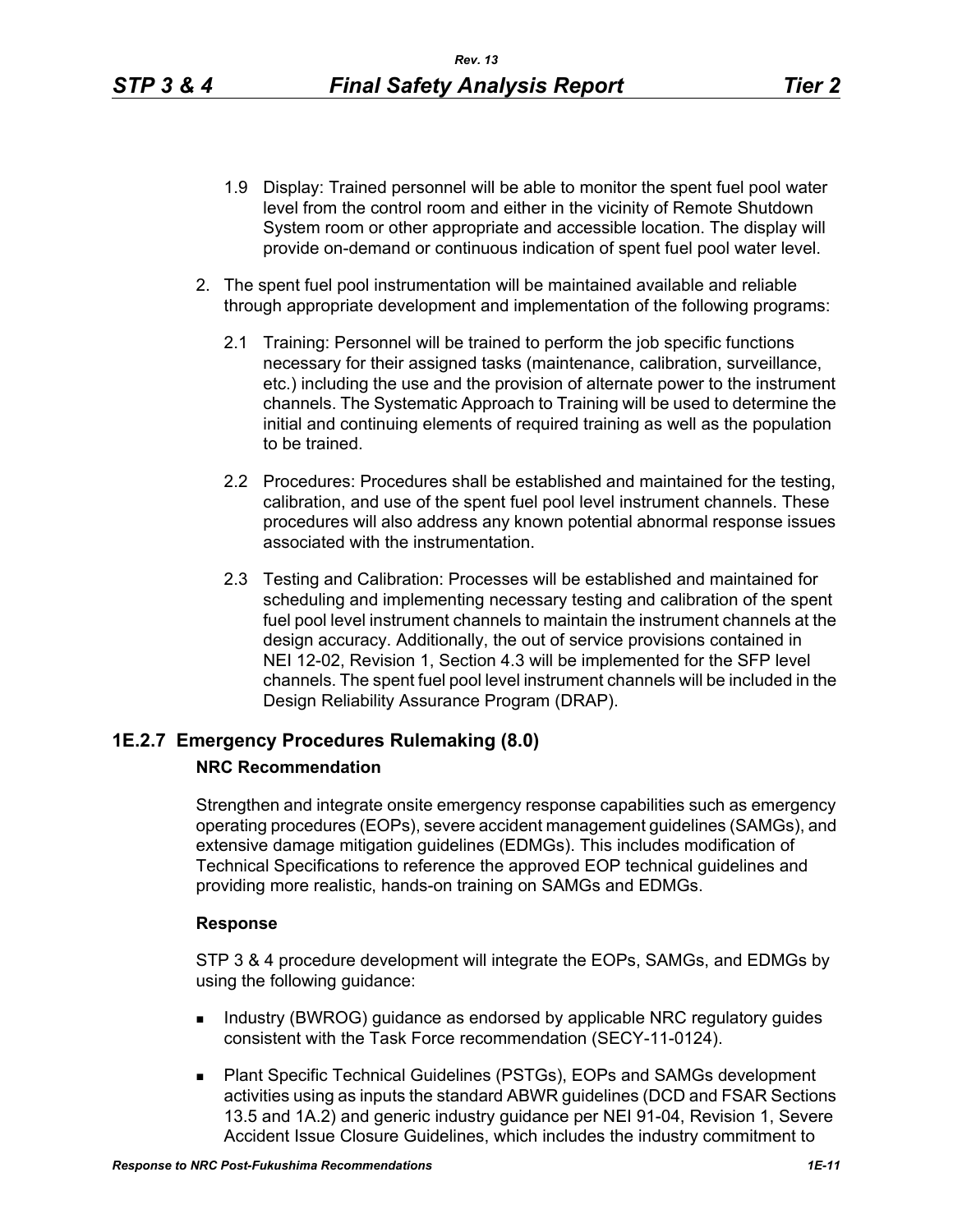**EDMGs development as described in NEI 06-12 (Mitigative Strategies Report).** 

Chapter 13 describes the procedure development plan.

The STP 3 & 4 Technical Specifications meet the requirement to reference the approved EOP Guidelines. (Technical Specifications 5.5.1.1.b)

Training development requirements in DCD and FSAR Section 13.2 and FSAR Section 13.4S will meet the applicable requirements for realistic hands-on training.

## **1E.2.8 Enhanced Emergency Plan Staffing and Communication (9.3)**

#### **NRC Recommendation**

Assess current communications systems and equipment used during an emergency event assuming the potential onsite and offsite damage as a result of a large scale natural event resulting in a loss of all alternating current (AC) power It is also requested that consideration be given to any enhancements that may be appropriate for the emergency plan with respect to communications requirements of 10 CFR 50.47, Appendix E to 10 CFR Part 50, and the guidance in NUREG-0696 in light of the assumptions stated above. Also consider the means necessary to power the new and existing communications equipment during a multi-unit event, with a loss of all AC power.

Assess current staffing levels and determine the appropriate staff to fill all necessary positions for responding to a multi-unit event during a beyond design basis natural event and determine if any enhancements are appropriate given the considerations of NTTF Recommendation 9.3.

#### **Response**

The Emergency Plan for STP 3 and 4 will be part of a site-wide emergency plan for Units 1 through 4. NEI 12-01 (Guidelines for Assessing Beyond Design Basis Accident Response Staffing and Communications Capabilities) will be used in assessing staff and communications capabilities necessary to respond to a beyond design basis multiunit event. The results of the assessment will be addressed in the detailed Emergency Plan procedures developed during implementation of operational programs as described in FSAR Section 13.4S and in concert with STP Units 1 and 2.

#### **1E.3 Tier 2 NRC Recommendations/Responses**

# **1E.3.1 Other Natural External Hazards (2.1)**

**NRC Recommendation**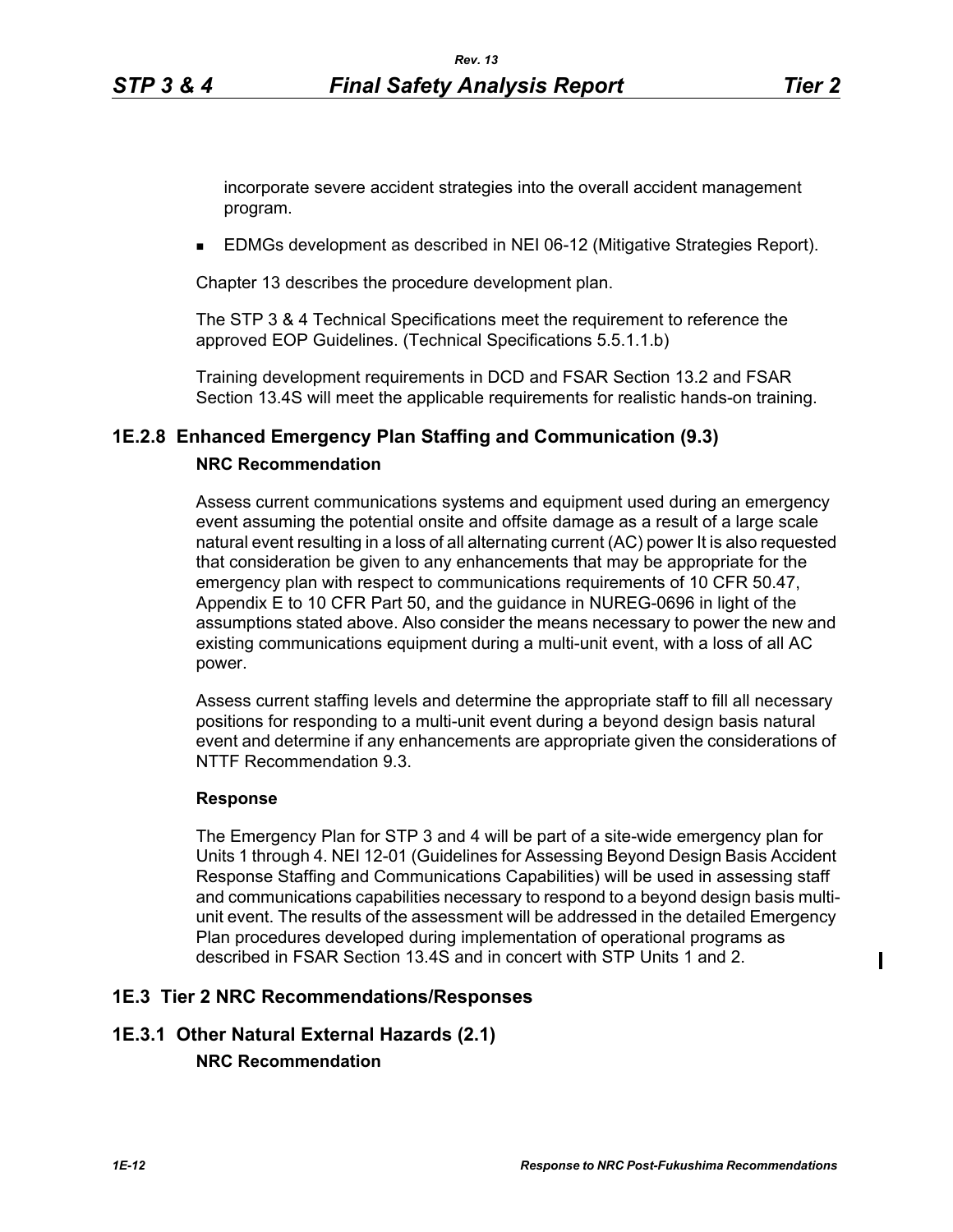Reevaluate and upgrade as necessary the design basis of structures, systems, and components important to safety for protection against natural external hazards other than seismic and flooding.

#### **Response**

The hazards and natural phenomena potentially affecting the STP 3 & 4 site have been identified, screened and evaluated in accordance with the latest revisions of the Standard Review Plan. The review and conclusions are documented in Chapters 2 and 3 along with the appropriate design features necessary to mitigate the events. The natural events of particular interest at the STP site are hurricane wind and missiles. STP 3 & 4 meets the latest regulatory guidance document (RG 1.221) for hurricane winds and missiles, which is based on an extreme hurricane (FSAR Subsections 2.3S.1.3.3.2 and 3H.11).

# **1E.3.2 Safety-related AC electrical power for the SFP makeup system (7.2) NRC Recommendation**

NRC to issue an order requiring safety related AC power for the SFP makeup system.

In accordance with SECY-11-0137, Recommendation 7.2 will be implemented by rulemaking to provide reliable SFP instrumentation and makeup capabilities

### **Response**

The STP 3 & 4 design provides emergency makeup to the SFP using any of the three trains of the RHR system, which are powered by safety-related AC power (FSAR Subsection 2.4.1).

# **1E.3.3 Technical Specifications requirement for onsite emergency power (7.3) NRC Recommendation**

NRC to issue an order to revise technical specifications to require that one train of onsite emergency power be operable for SFP makeup and instrumentation whenever spent fuel is in the SFP, regardless of the operational mode of the reactor.

In accordance with SECY 11-0137, Recommendation 7.3 will be implemented by rulemaking to provide reliable SFP instrumentation and makeup capabilities.

#### **Response**

The STP 3 & 4 Technical Specifications require at least one Emergency Diesel Generator and one Residual Heat Removal (RHR) pump to be operable in all modes. The safety related RHR system is backed by the emergency diesel generators and can also be powered by the Combustion Turbine Generator. The RHR system is capable of providing makeup to the SFP.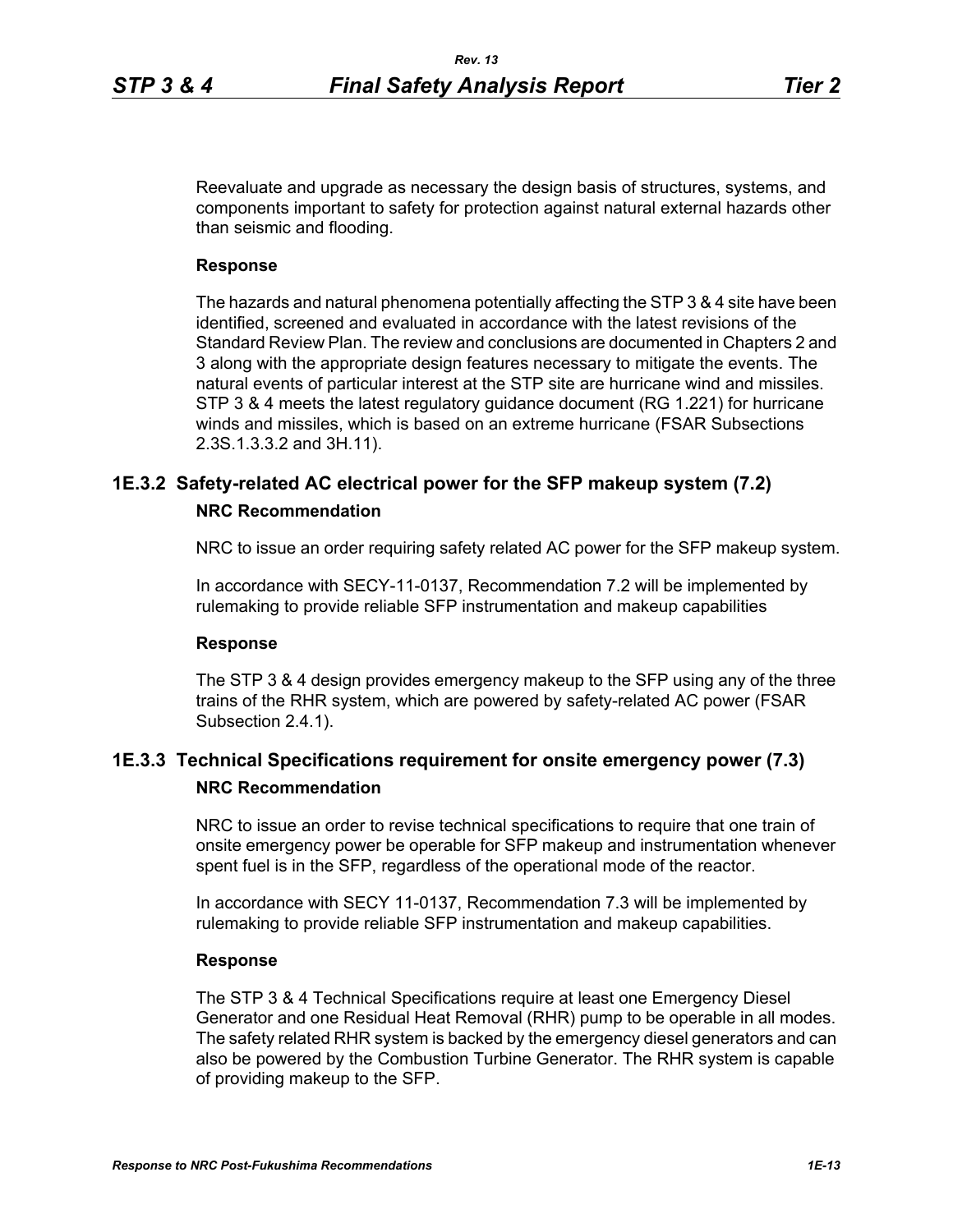# **1E.3.4 Spent Fuel Pool Spray (7.4)**

# **NRC Recommendation**

NRC to issue order requiring seismically qualified means to spray water into the spent fuel pools, including an easily accessible connection to supply the water (e.g., using a portable pump or pumper truck) at grade outside the building

In accordance with SECY 11-0137, Recommendation 7.4 will be implemented by rulemaking to provide reliable SFP instrumentation and makeup capabilities

## **Response**

STP 3 & 4 has committed to install a diverse spent fuel pool makeup and spray system as described in Part 11 (Mitigative Strategies Report), Section 6.0 that meets the criteria specified in this recommendation

# **1E.4 DC Electrical Equipment Loading Considerations**

As discussed in Section 2.4 of this appendix, the ability of the Division 1 safety-related battery was evaluated to support the required loads during Phase 1 of an ELAP. In order to extend the time the safety related batteries can support an extended station blackout (SBO) required loads, a battery analysis was performed which includes deep load shed of each Divisional battery with the following loads remaining: Division I Remote Shutdown Panel; Division I Reactor and Control building lighting; Division I safety relief valves (SRV); and Division I RCIC valves. The deep load shed will be completed by procedure within one hour by operators; therefore, the duty cycle for the first hour is assumed to be the normally connected DC loads. The duty cycle after one hour is a constant load for the Remote Shutdown panel, Reactor and Control building lighting and SRVs (conservatively considered to be constantly energized). The RCIC valves are assumed to be cycled open and closed periodically throughout the scenario.

The required duty cycle for the extended SBO analysis will be longer than the typical battery discharge information provided by battery vendors. However, battery vendors have tested their batteries for longer discharge cycles and vendor published data for extended discharge lengths was used in the extended SBO analysis.

The battery sizing analysis for an extended station blackout scenario uses the methodology given in IEEE 485, 'Recommended Practice for Sizing Lead-Acid Batteries for Stationary Applications.' The methodology is used to determine the length of time the divisional batteries can provide adequate voltage and power to the needed DC loads.

The minimum acceptable battery voltage to run all safety related loads has been determined by the Class 1E battery sizing and voltage drop calculation. The analysis determines the minimum voltage that the battery needs to provide and the allowable voltage drops between the battery and various end loads. The extended SBO analysis uses the same minimum battery voltage to size the battery and ensure adequate voltage is provided to the end loads.